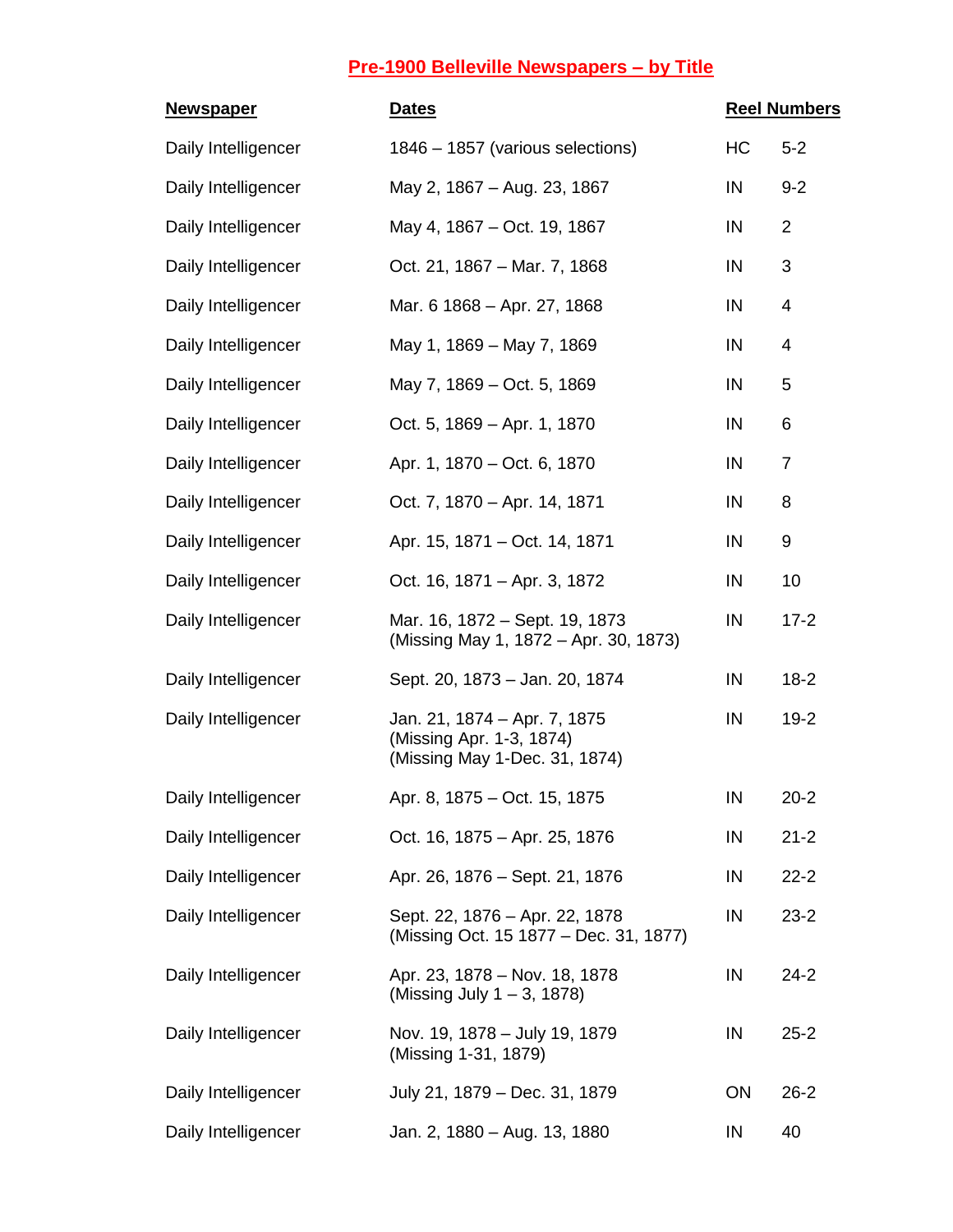| <b>Newspaper</b>    | <b>Dates</b>                                                                   |    | <b>Reel Numbers</b> |
|---------------------|--------------------------------------------------------------------------------|----|---------------------|
| Daily Intelligencer | Aug. 11, 1880 - Aug. 31, 1880                                                  | IN | 40                  |
| Daily Intelligencer | Sept. 1, 1880 - Dec. 31, 1880                                                  | IN | 41                  |
| Daily Intelligencer | Jan. 5, 1881 - Oct. 11, 1881                                                   | IN | 41                  |
| Daily Intelligencer | Oct. 12 - 1881 - Nov. 15, 1882                                                 | IN | 42                  |
| Daily Intelligencer | Nov. 16, 1882 – Dec. 17, 1883                                                  | IN | 43                  |
| Daily Intelligencer | Dec. 18, 1883 – Dec. 31, 1884                                                  | IN | 44                  |
| Daily Intelligencer | Jan. 3, 1887 - Feb. 29, 1888                                                   | IN | 45                  |
| Daily Intelligencer | Mar. 1, 1888 - Apr. 9, 1889                                                    | IN | 46                  |
| Daily Intelligencer | Apr. 10, 1889 - June 11, 1891<br>(Missing 1890)<br>(Missing Mar. 10-16, 1891)  | IN | 47                  |
| Daily Intelligencer | June 12, 1891 - July 18, 1892                                                  | IN | 48                  |
| Daily Intelligencer | July 19, 1892 - Aug. 23, 1893                                                  | IN | 49                  |
| Daily Intelligencer | Aug. 24, 1893 – Sept. 29, 1894                                                 | IN | 50                  |
| Daily Intelligencer | Oct. 1, 1894 – Sept. 10, 1895                                                  | IN | 51                  |
| Daily Intelligencer | Sept. 11, 1895 – Sept. 30, 1896<br>(Jan 2-8, 1896 severely damaged)            | IN | 52                  |
| Daily Intelligencer | Oct. 1, 1896 – Apr. 10, 1897                                                   | IN | 70                  |
| Daily Intelligencer | Apr. 12, 1897 - Oct. 4, 1897                                                   | IN | $71 - 2$            |
| Daily Intelligencer | Oct. 4, 1897 - Apr. 5, 1898<br>(Dec. 28, 1897 – Jan. 6, 1898 severely damaged) | IN | $72 - 2$            |
| Daily Intelligencer | Apr. 6, 1898 – Oct. 5, 1898                                                    | IN | $73-2$              |
| Daily Intelligencer | Oct. 5, 1898 – Apr. 5, 1899                                                    | IN | $74-2$              |
| Daily Intelligencer | Apr. 17, 1899 - Oct. 9, 1899                                                   | IN | $75 - 2$            |
| Daily Intelligencer | Oct. 10, 1899 - Mar. 31, 1900                                                  | IN | $76-2$              |
| Daily Intelligencer | Sept. 26, 1900 - Dec. 31, 1900                                                 | IN | $78-2$              |
| Daily Ontario       | Mar. 29, 1870 - Aug. 5, 1870                                                   | ON | $27 - 2$            |
| Daily Ontario       | Aug. 6, 1870 - Feb. 16, 1871                                                   | ON | $28 - 2$            |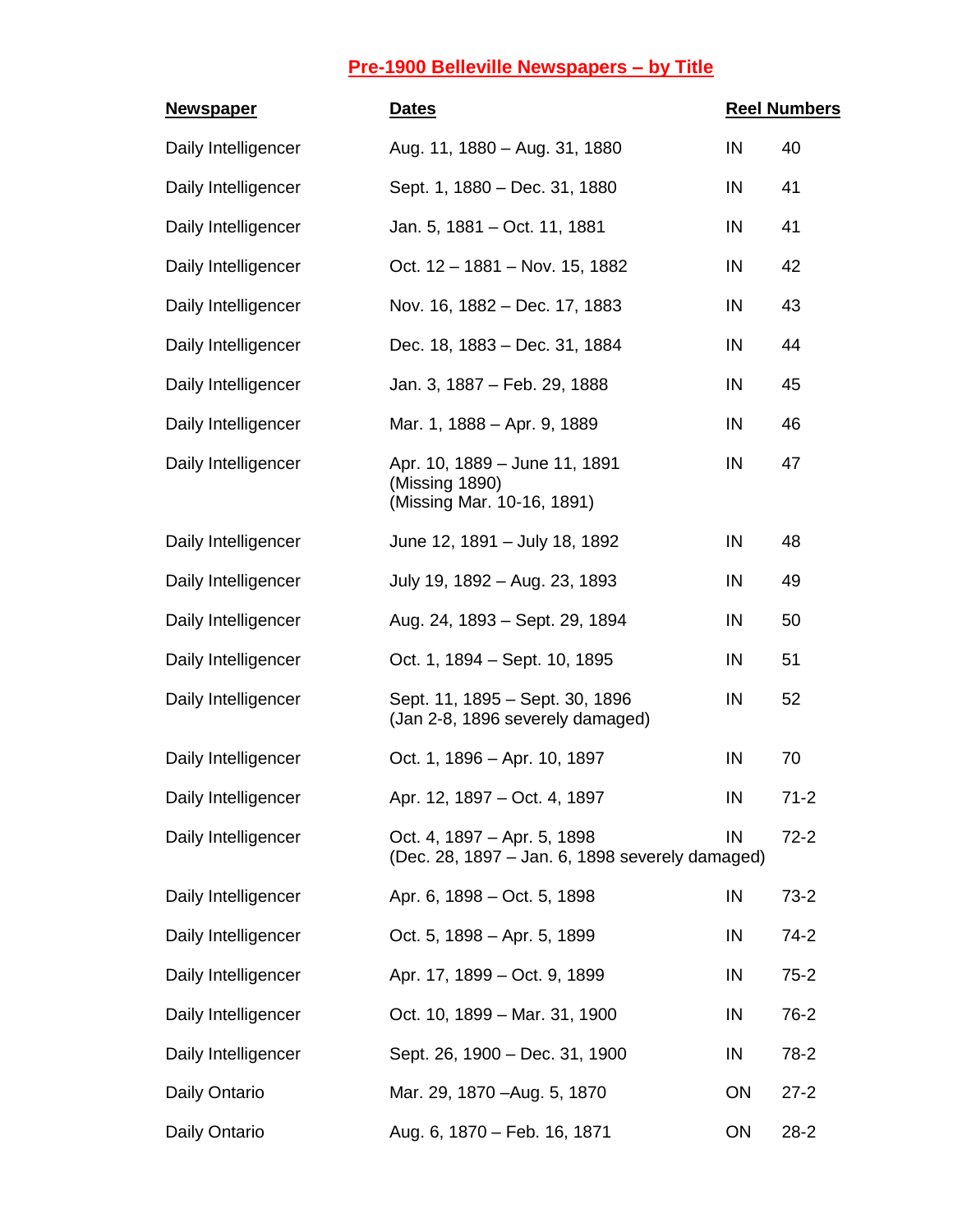| <u>Newspaper</u> | <b>Dates</b>                                                                                      | <b>Reel Numbers</b> |          |
|------------------|---------------------------------------------------------------------------------------------------|---------------------|----------|
| Daily Ontario    | Feb. 17, 1871 – Sept. 4, 1871<br>(Missing May 2-4, 1871)<br>(Missing July 1-3, 1871)              | ON                  | $29 - 2$ |
| Daily Ontario    | Sept. 5, 1871 - Mar. 20, 1872<br>(Missing Oct. 3-11 & 17-18, 1871)<br>(Mar. $8 - 20$ damaged)     | ON                  | $30 - 2$ |
| Daily Ontario    | Mar. 21, 1872 – Oct. 17, 1872<br>(Missing Mar. 26 – Apr. 3, 1872)<br>(Mar. 21 - 25, 1872 damaged) | ON                  | $31 - 2$ |
| Daily Ontario    | Oct. 18, 1872 - Jan. 23, 1873                                                                     | <b>ON</b>           | $32 - 2$ |
| Daily Ontario    | Jan. 24, 1873 - Aug. 4, 1873                                                                      | <b>ON</b>           | $33 - 2$ |
| Daily Ontario    | Aug. 5, 1873 - Feb. 10, 1874                                                                      | <b>ON</b>           | $34 - 2$ |
| Daily Ontario    | Feb. 11, 1874 - Aug. 19, 1874                                                                     | ON                  | $35 - 2$ |
| Daily Ontario    | Aug. 21, 1874 – Dec. 17, 1874                                                                     | ON                  | $36-2$   |
| Daily Ontario    | Dec. 18, 1874 - July 9, 1875                                                                      | ON                  | $37 - 2$ |
| Daily Ontario    | July 10, 1875 - Dec. 18, 1875                                                                     | ON                  | $38 - 2$ |
| Daily Ontario    | Dec. 20, 1875 - July 22, 1876                                                                     | <b>ON</b>           | $39 - 2$ |
| Daily Ontario    | July 24, 1876 - Feb. 28, 1877<br>(Missing Oct. 10 - 13, 1876)<br>(Missing Nov. 13-15, 1876)       | ON                  | $40 - 2$ |
| Daily Ontario    | Mar. 1, 1877 – Oct. 27, 1877<br>(Missing Oct. 21-29, 1877)                                        | ON                  | $41 - 2$ |
| Daily Ontario    | Oct. 29, 1877 - June 25, 1878<br>(Missing Dec. 7-22, 1877)<br>(Missing Apr. 19-24, 1878)          | ON                  | $42 - 2$ |
| Daily Ontario    | June 26, 1878 - Nov. 5, 1878<br>(Missing Oct. 7-10, 1878)                                         | ON                  | $43 - 2$ |
| Daily Ontario    | Mar. 27, 1879 - Sept. 23, 1879                                                                    | <b>ON</b>           | 79-2     |
| Daily Ontario    | Sept. 24, 1879 - Nov. 22, 1880                                                                    | <b>ON</b>           | $80 - 2$ |
| Daily Ontario    | Nov. 23, 1880 - May 18, 1881                                                                      | ON                  | $81 - 2$ |
| Daily Ontario    | May 19, 1881 – Feb. 7, 1882                                                                       | <b>ON</b>           | $82 - 2$ |
| Daily Ontario    | Feb. 8, 1882 – Oct. 3, 1882                                                                       | ON                  | 83-2     |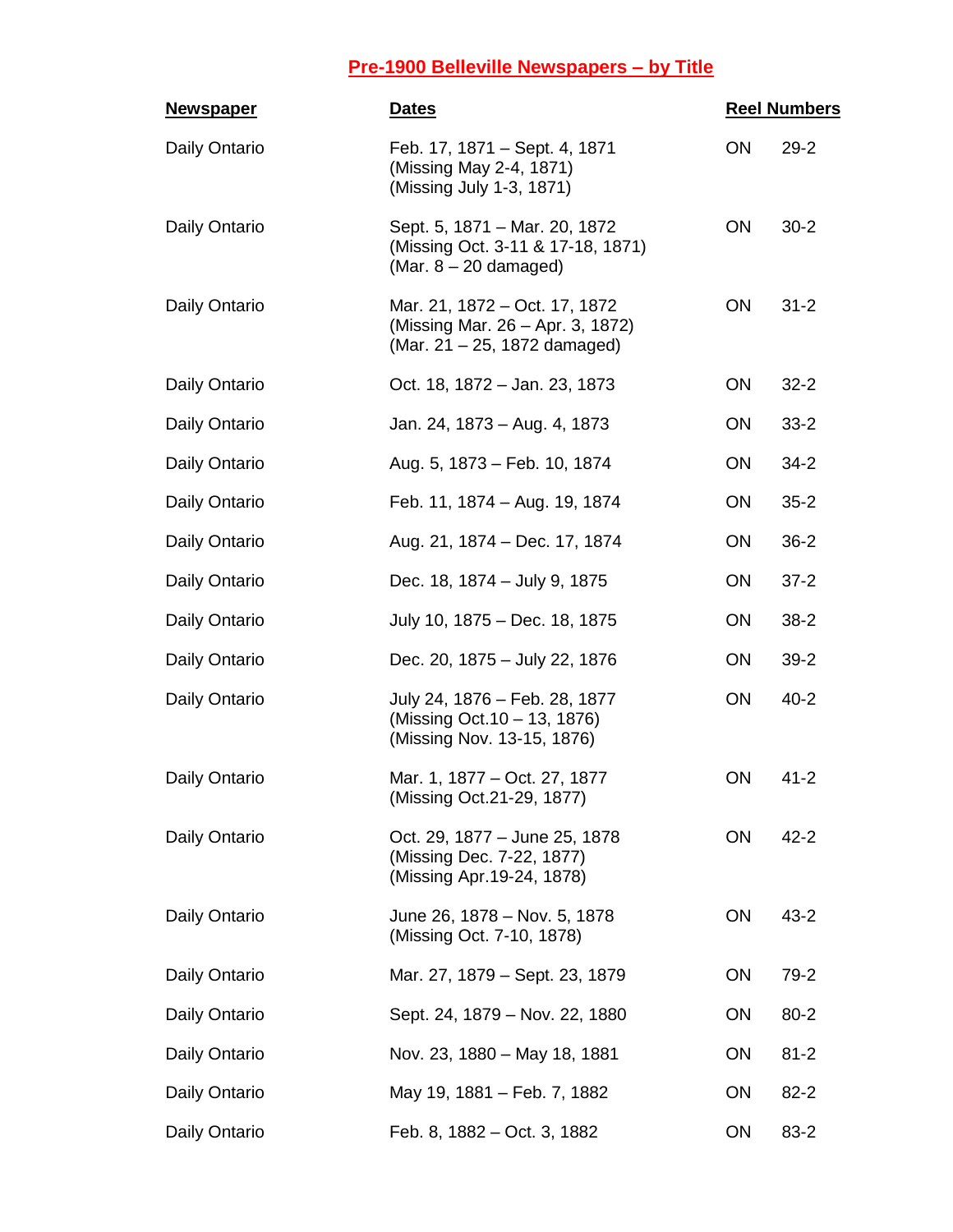| <b>Newspaper</b>          | <b>Dates</b>                                               | <b>Reel Numbers</b> |          |
|---------------------------|------------------------------------------------------------|---------------------|----------|
| Daily Ontario             | Oct. 4, 1882 – Feb. 29, 1884                               | ON                  | $84 - 2$ |
| Daily Ontario             | Feb. 28, 1884 – Sept. 3, 1884                              | ON                  | $85 - 2$ |
| Daily Ontario             | Sept. 4, 1884 - Mar. 16, 1890<br>(many issues are missing) | ON                  | 86-2     |
| Daily Ontario             | Mar. 15, 1890 - Sept. 30, 1890                             | <b>ON</b>           | $87 - 2$ |
| Daily Ontario             | Oct. 1, 1890 - Apr. 11, 1891                               | ON                  | 88-2     |
| Daily Ontario             | Apr. 13, 1891 – Oct. 28, 1891                              | ON                  | 89-2     |
| Daily Ontario             | Oct. 28, 1891 - May 25, 1892                               | ON                  | $90 - 2$ |
| Daily Ontario             | May 26, 1892 – Dec. 30, 1892                               | <b>ON</b>           | $91 - 2$ |
| Daily Ontario             | Jan. 3, 1893 - July 27, 1893                               | ON                  | $92 - 2$ |
| Daily Ontario             | July 28, 1893 - Feb. 23, 1894                              | ON                  | $93 - 2$ |
| Daily Ontario             | Feb. 24, 1894 - Sept. 17, 1894                             | ON                  | $94 - 2$ |
| Daily Ontario             | Sept. 14, 1894 - Mar. 18, 1895<br>(Missing Jan. 2-9, 1895) | ON                  | $95 - 2$ |
| Daily Ontario             | Mar. 19, 1895 – Sept. 13, 1895                             | <b>ON</b>           | $96 - 2$ |
| Daily Ontario             | Sept. 16, 1895 – Dec. 28, 1895                             | ON                  | $97 - 2$ |
| <b>Hastings Chronicle</b> | Aug. 1, 1850                                               | HC                  | 1        |
| <b>Hastings Chronicle</b> | Aug. 30, 1855 - May 29, 1856                               | HC                  | 1        |
| <b>Hastings Chronicle</b> | June 5, 1856 - May 25, 1859                                | HC                  | 2        |
| <b>Hastings Chronicle</b> | June 1, 1859 - Aug. 14, 1861                               | HC                  | 3        |
| <b>Hastings Chronicle</b> | Aug. 21, 1861 - Aug. 10, 1864<br>(Many issues missing)     | HC                  | 5        |
| <b>Hastings Chronicle</b> | Sept. 29, 1865 - June 27, 1866                             | HC                  | 3        |
| <b>Hastings Chronicle</b> | July 4, 1866 - July 22, 1868<br>(Many issues missing)      | HC                  | 4        |
| <b>Hastings Chronicle</b> | Mar. 6, 1867                                               | HC                  | 5        |
| <b>Hastings Chronicle</b> | May 1, 1867                                                | HC                  | 5        |
| <b>Hastings Chronicle</b> | Aug. 28, 1867                                              | HC                  | 5        |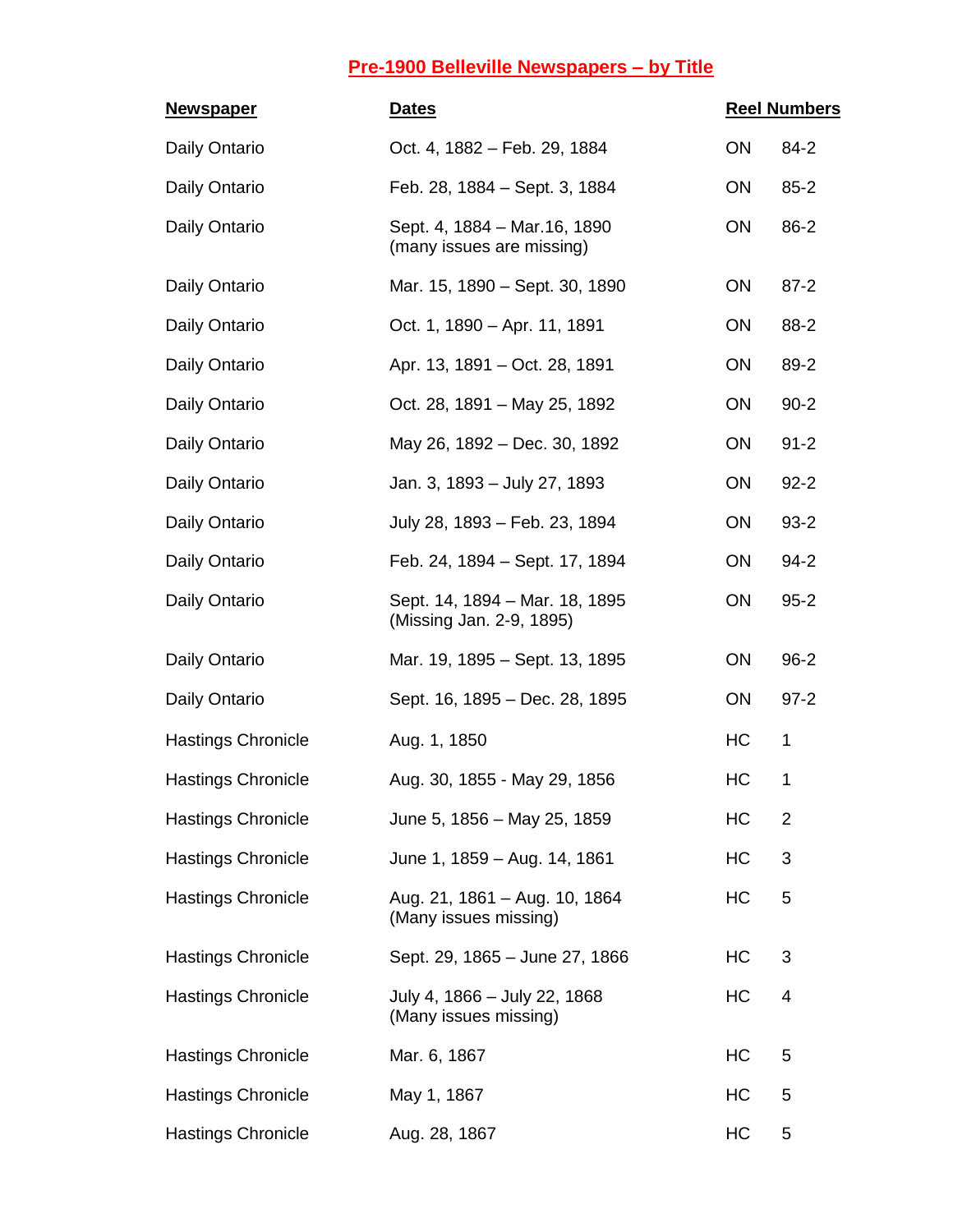| <b>Newspaper</b>                                             | <b>Dates</b>                                                                                        | <b>Reel Numbers</b> |                |
|--------------------------------------------------------------|-----------------------------------------------------------------------------------------------------|---------------------|----------------|
| Intelligencer & Belleville<br>& Hastings General Advertiser. | Aug. 14, 1857 – Dec. 25, 1857                                                                       | IN                  | $6 - 2$        |
| <b>Weekly Chronicle</b>                                      | Dec. 2, 1881 - Nov. 10, 1882                                                                        | IN                  | 78-2           |
| <b>Weekly Chronicle</b>                                      | Nov. 10, 1882 - May 4, 1883                                                                         | ON                  | $79-2$         |
| Weekly Intelligencer                                         | Apr. 4, 1846                                                                                        | HC                  | $5 - 2$        |
| Weekly Intelligencer                                         | Apr. 1, 1848                                                                                        | HC                  | $5 - 2$        |
| Weekly Intelligencer                                         | May 6, 1848                                                                                         | HC                  | $5 - 2$        |
| Weekly Intelligencer                                         | May 27, 1848                                                                                        | HC                  | $5 - 2$        |
| Weekly Intelligencer                                         | Sept. 23, 1848                                                                                      | HC                  | $5 - 2$        |
| Weekly Intelligencer                                         | Feb. 1, 1856                                                                                        | HC                  | $5 - 2$        |
| Weekly Intelligencer                                         | Feb. 8, 1856 - Aug. 7, 1857                                                                         | HC                  | $5 - 2$        |
| Weekly Intelligencer                                         | Feb. 14, 1862 - Dec. 25, 1863<br>(Several missing and damaged)                                      | IN                  | 1              |
| Weekly Intelligencer                                         | Jan. 5, 1866 - Dec. 14, 1866<br>(Several missing and damaged)                                       | IN                  | $\mathbf 1$    |
| Weekly Intelligencer                                         | Dec. 21, 1866 - May 3, 1867                                                                         | IN                  | $\overline{2}$ |
| Weekly Intelligencer                                         | Jan. 3, 1868 - June 24, 1870                                                                        | IN                  | $6 - 2$        |
| Weekly Intelligencer                                         | May 1, 1868 - Apr. 30, 1869                                                                         | IN                  | 4              |
| Weekly Intelligencer                                         | May 3, 1872 - Dec. 26, 1873                                                                         | IN                  | 11             |
| Weekly Intelligencer                                         | May 2, 1873 – Dec. 25, 1874                                                                         | IN                  | $8 - 2$        |
| Weekly Intelligencer                                         | Jan. 7, 1876 - Dec. 29, 1876<br>(Missing May 5 & 12, 1876)                                          | IN                  | $8 - 2$        |
| Weekly Intelligencer                                         | Jan. 5, 1877 – Dec. 27, 1877                                                                        | IN                  | $9 - 2$        |
| Weekly Intelligencer                                         | Jan. 2, 1879 – Dec. 25, 1879                                                                        | IN                  | $9 - 2$        |
| Weekly Intelligencer                                         | Jan. 1, 1880 - Jan. 26, 1882<br>(Many missing)                                                      | IN                  | 44-2           |
| Weekly Intelligencer                                         | Feb. 2, 1882 - July 3, 1884<br>(Missing Jan. 7 – Mar. 8, 1883)<br>(Missing Mar. 22 - Dec. 24, 1883) | IN                  | $45 - 2$       |